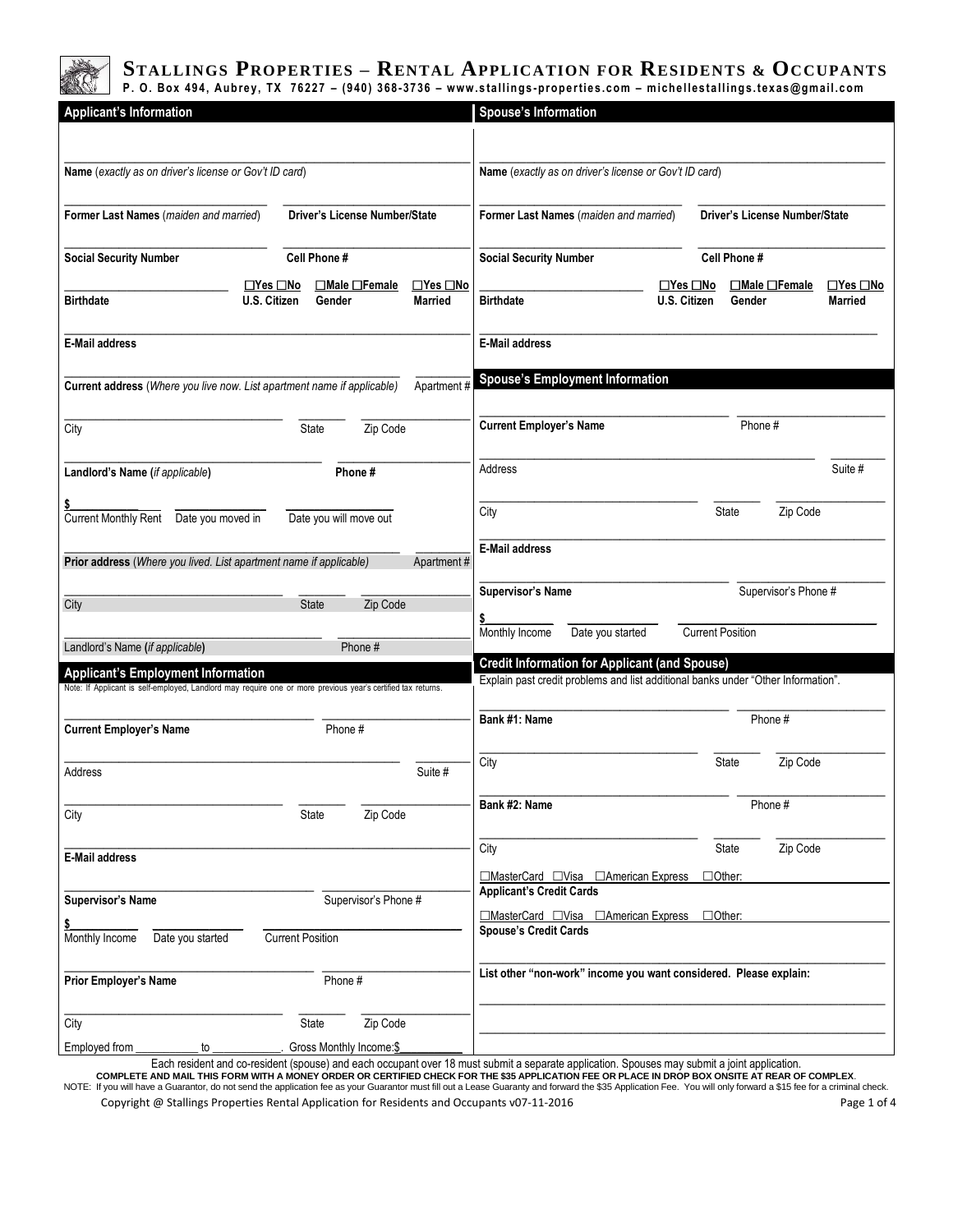# **SUPPLEMENTAL OUESTIONS & REQUIRED INFORMATION** Date you want to move in:

| Have you ever been evicted from a rental property?                     | $\Box$ Yes/ $\Box$ No | Are you or your spouse a member of the military?                         | □Yes/□No              |
|------------------------------------------------------------------------|-----------------------|--------------------------------------------------------------------------|-----------------------|
| Have you ever breached a Lease or Rental Agreement?                    | ⊟Yes/□No              | Will any pets under 25 lbs be kept on the property?                      | □Yes/□No              |
| Have you ever been asked to vacate and move out by the Landlord?       | $\Box$ Yes/ $\Box$ No | Are you a registered sex offender?                                       | $\Box$ Yes/ $\Box$ No |
| Have you filed for Bankruptcy or had credit problems or delinquencies? | □Yes/□No              | Will any waterbeds or water-filled furniture be inside the apartment?    | □Yes/□No              |
| Have you lost property in a Foreclosure?                               | $\Box$ Yes/ $\Box$ No | Will you maintain a Renter's Insurance Policy to cover your belongings?  | $\Box$ Yes/ $\Box$ No |
| Have you any outstanding debts, student loans, car payments etc.?      | □Yes/□No              | Will you consent to a credit check?                                      | □Yes/□No              |
| Have you any criminal matters pending against you at this time?        | $\Box$ Yes/ $\Box$ No | Will you consent to a criminal history check?                            | $\Box$ Yes/ $\Box$ No |
| Does anyone who will occupy the property smoke?                        | ⊟Yes/□No              | Are you or your spouse in the military? If the answer to this is yes:    | □Yes/□No              |
| Would you prefer a ground floor or 2 <sup>nd</sup> floor apartment?    |                       | Is the military person under orders limiting their stay to 1 yr or less? | □Yes/□No              |

| $\frac{1}{2}$                                                            |                       |
|--------------------------------------------------------------------------|-----------------------|
| Are you or your spouse a member of the military?                         | □Yes/□No              |
| Will any pets under 25 lbs be kept on the property?                      | □Yes/□No              |
| Are you a registered sex offender?                                       | $\Box$ Yes/ $\Box$ No |
| Will any waterbeds or water-filled furniture be inside the apartment?    | □Yes/□No              |
| Will you maintain a Renter's Insurance Policy to cover your belongings?  | □Yes/□No              |
| Will you consent to a credit check?                                      | □Yes/□No              |
| Will you consent to a criminal history check?                            | $\Box$ Yes/ $\Box$ No |
| Are you or your spouse in the military? If the answer to this is yes:    | □Yes/□No              |
| Is the military nerson under orders limiting their stay to 1 yr or less? | $\Box$ Yes/ $\Box$ No |

 **Vehicles and Parking Pass. List All Vehicles owned by you or your spouse to receive a free Parking Pass: (***example below on first line***)**

| Year: | 2016 | Make: | Volkswagen | Model: | Passat | Color: | Sable | <i><b>License</b></i> #: | <b>BOV 1344</b> | State: | T <sub>V</sub><br>$\overline{1}$ |
|-------|------|-------|------------|--------|--------|--------|-------|--------------------------|-----------------|--------|----------------------------------|
| Year: |      | Make: |            | Model: |        | Color: |       | License #:               |                 | State: |                                  |
| Year: |      | Make: |            | Model: |        | Color: |       | License #:               |                 | State: |                                  |

**If you are seriously ill, injured or missing, who is your legally designated representative that may we notify? (**We are not responsible for providing medical information to anyone.)

| <b>Designated Representative 1:</b> | Cell Phone #:        | Work Phone #:    |  |
|-------------------------------------|----------------------|------------------|--|
| <b>Email Address:</b>               | <b>Relationship:</b> | <b>Zip Code:</b> |  |

| <b>Emergency Contact Name 2:</b> | Cell Phone #:        | Work Phone #: |  |
|----------------------------------|----------------------|---------------|--|
| <b>Email Address:</b>            | <b>Relationship:</b> | Zip Code:     |  |

**List any Pet who will occupy the Apartment if approved.** Submit current vaccination & worming record for Rabies and other standard vaccinations

| <b>Breed or Type of Animal:</b> | <b>Name</b> | Sex:                      | Weight: | Color: | LI Age: | Neutered:                                     | Cat Declawed:   Vaccinations Current: |
|---------------------------------|-------------|---------------------------|---------|--------|---------|-----------------------------------------------|---------------------------------------|
|                                 |             | $\Box$ Male $\Box$ Female | lbsi    |        |         | □Yes/□No │□Yes/□No                            | ' □Yes/□No                            |
|                                 |             | $\Box$ Male $\Box$ Female | Ibs     |        |         | $\Box$ Yes/ $\Box$ No   $\Box$ Yes/ $\Box$ No | ⊟Yes/⊟No                              |

No dogs over 25 lbs. No puppies under 1 year of age. No aggressive breeds. No dogs that bark and disturb other tenants.

#### **List all other persons who will occupy the Apartment:**

|  | Age | Are they Students? | Are they currently employed? |
|--|-----|--------------------|------------------------------|
|  |     | ⊡Yes/□No           | □Yes/□No                     |
|  |     | ⊟Yes/□No           | $\Box$ Yes/ $\Box$ No        |

Acknowledgement, Representation and Authorization: As the undersigning Applicant, I authorize the Landlord or Landlord's agent manager, at any time before or during the term of this lease to: (1) obtain a copy of Applicant's credit report; (2) obtain a criminal background check related to Applicant and any occupant; and (3) verify any rental or employment history or verify any other information related to this application with persons knowledgeable of such information. I have had the opportunity to review the tenant selection criteria outlined in the *Tenant Selection Plan* on page three of this application and understand that all apartment rules are listed in the Resident's Handbook at [www.stallings-properties.com](http://www.stallings-properties.com/) website on the information page. In the event that I am in default of the lease for any reason because I am deceased, incarcerated or missing, you are hereby authorized to enter my dwelling to remove all contents as well as my property in the mailbox and turn it over to my legally designated representative named herein or otherwise dispose of said personal effects if they have been abandoned and payment for my rent has not been sent within fifteen (15) days following a default on the terms of my lease. As the undersigning Applicant, I represent that the statements and information I listed in this application are true and complete. I understand that providing inaccurate, false, misleading or incomplete information is grounds for rejection of my application and may be grounds to declare Applicant in breach of any lease the Applicant may sign and forfeiture of all fees and deposits.

Notice of Landlord's Right to Continue to Show the Property: Unless Landlord and Applicant enter into a separate written agreement otherwise, the Property remains on the market until a lease is signed by all parties and Landlord may continue to show the Property to other prospective tenants and accept another offer.

**Privacy Policy:** Landlord's agent or property managermaintains a privacy policy that is available upon request.

**A Non-Refundable Deposit** of \$35.00 to be submitted with this application for credit & criminal history..

|  | Date: | Name:<br>nrea | --<br>anoti:<br>וימיו<br>៱៲៲៱៱៳+<br>. .<br>$ -$ |
|--|-------|---------------|-------------------------------------------------|
|--|-------|---------------|-------------------------------------------------|

**MAIL TO OUR P.O. BOX OR PLACE IN THE DROP BOX LOCATED IN THE MAINTENANCE OFFICE AT THE REAR OF THE BUILDING**

Copyright @ Stallings Properties Rental Application for Residents and Occupants v07-11-2016 Page 2 of 4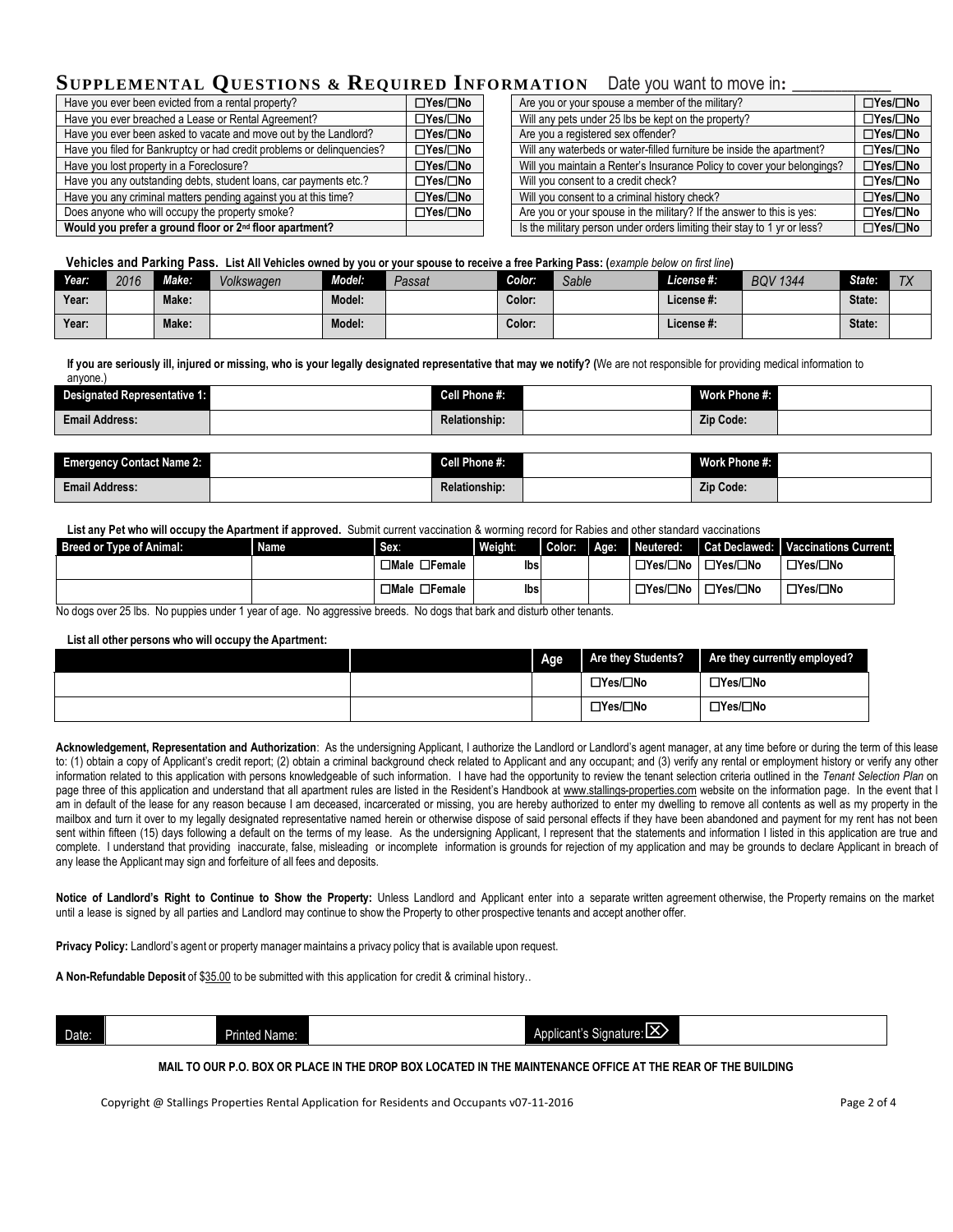### **STALLINGS PROPERTIES RENTAL APPLICATION & CONTEMPLATED LEASE INFORMATION SUMMARY READ ALL INFORMATION CAREFULLY**

l.

**MAIL TO OUR P.O. BOX OR PLACE IN THE DROP BOX LOCATED IN THE MAINTENANCE OFFICE AT THE REAR OF THE BUILDING**

| <b>FOR OFFICE USE ONLY:</b> Person accepting Application:                                                                             | Person Processing Application: Michelle Stallings |
|---------------------------------------------------------------------------------------------------------------------------------------|---------------------------------------------------|
| Date $\Box$ Applicant or $\Box$ Co-Applicant notified by $\Box$ Phone $\Box$ Email $\Box$ Text of: $\Box$ Acceptance $\Box$ Rejection | Date Applicant or Co-Applicant Notified:<br>120   |
| Company performing Credit and Criminal History:                                                                                       | Date Credit/Criminal Check Sent on:<br>/20        |